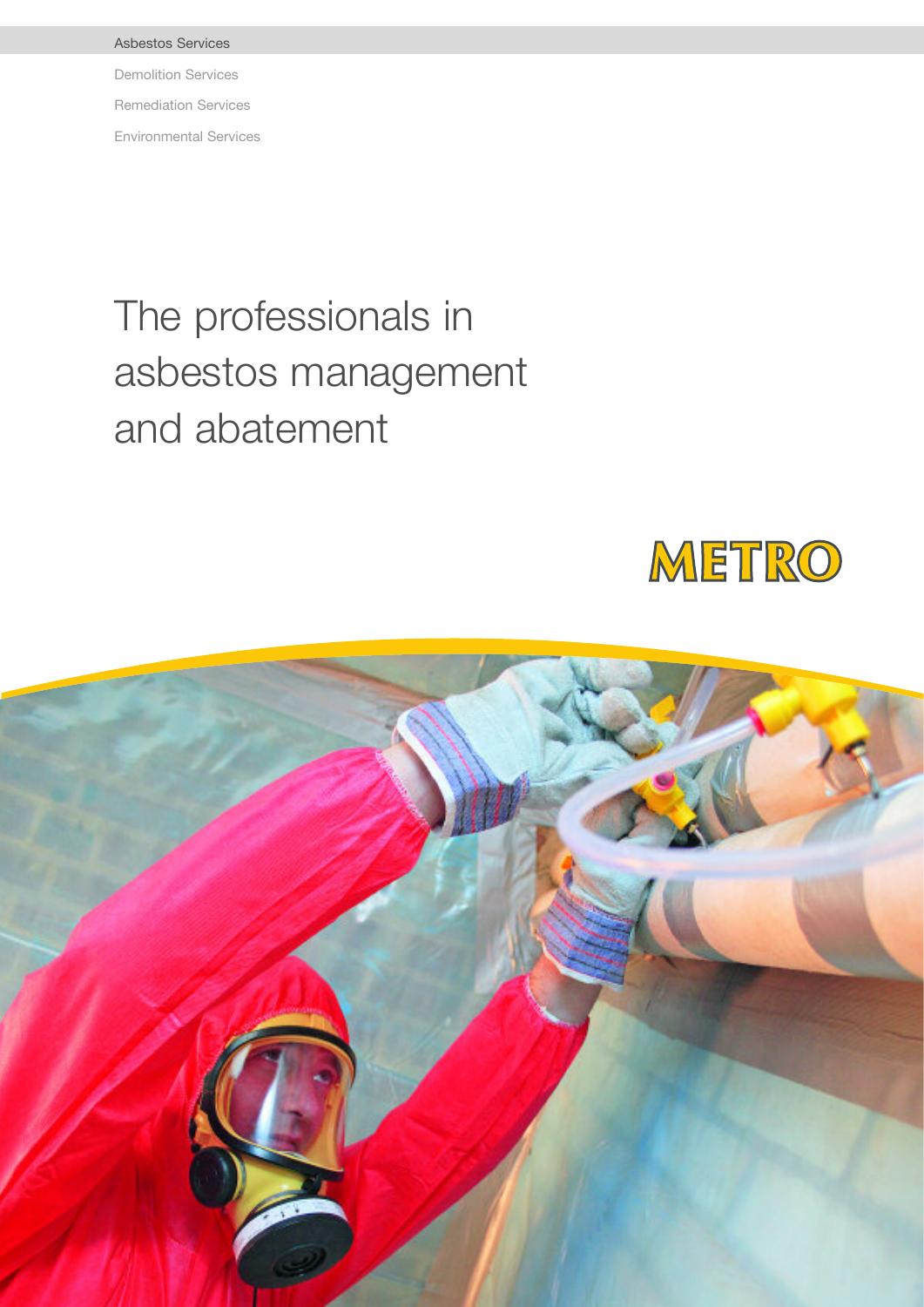#### Asbestos Services

Demolition Services

Remediation Services

Environmental Services

### Confronting asbestos

#### **A Common Problem**

It is common knowledge that many buildings in the UK contain a significant quantity of asbestos. In most cases, the age of these buildings means that they are in need of continual maintenance, require extensive repairs, or are due for demolition.

**MARITAN COMPOSE** 

#### **Meeting your CAR 2012 obligations**

The Control of Asbestos at Work Regulations (CAR 2012) places an explicit duty on those responsible for the care and maintenance of commercial properties – whether owners or employers –

to determine if asbestos is present on site. The results of this assessment may lead to the need for asbestos removal or the implementation of a risk management programme.

The most effective method of assessing the risk present in a building is to perform an asbestos survey. Given the widespread use of asbestos –including lift motor rooms; thermal insulation on service pipes; corrugated asbestos cement sheeting on roofs; and electrical duct heater units – surveys must be performed by experienced asbestos surveyors qualified to examine properties of all types and sizes.

Any survey and subsequent risk assessment carried out must conform to the standards defined in the Health and Safety Executive document HSG 264 and any samples should be analysed by a UKAS accredited laboratory.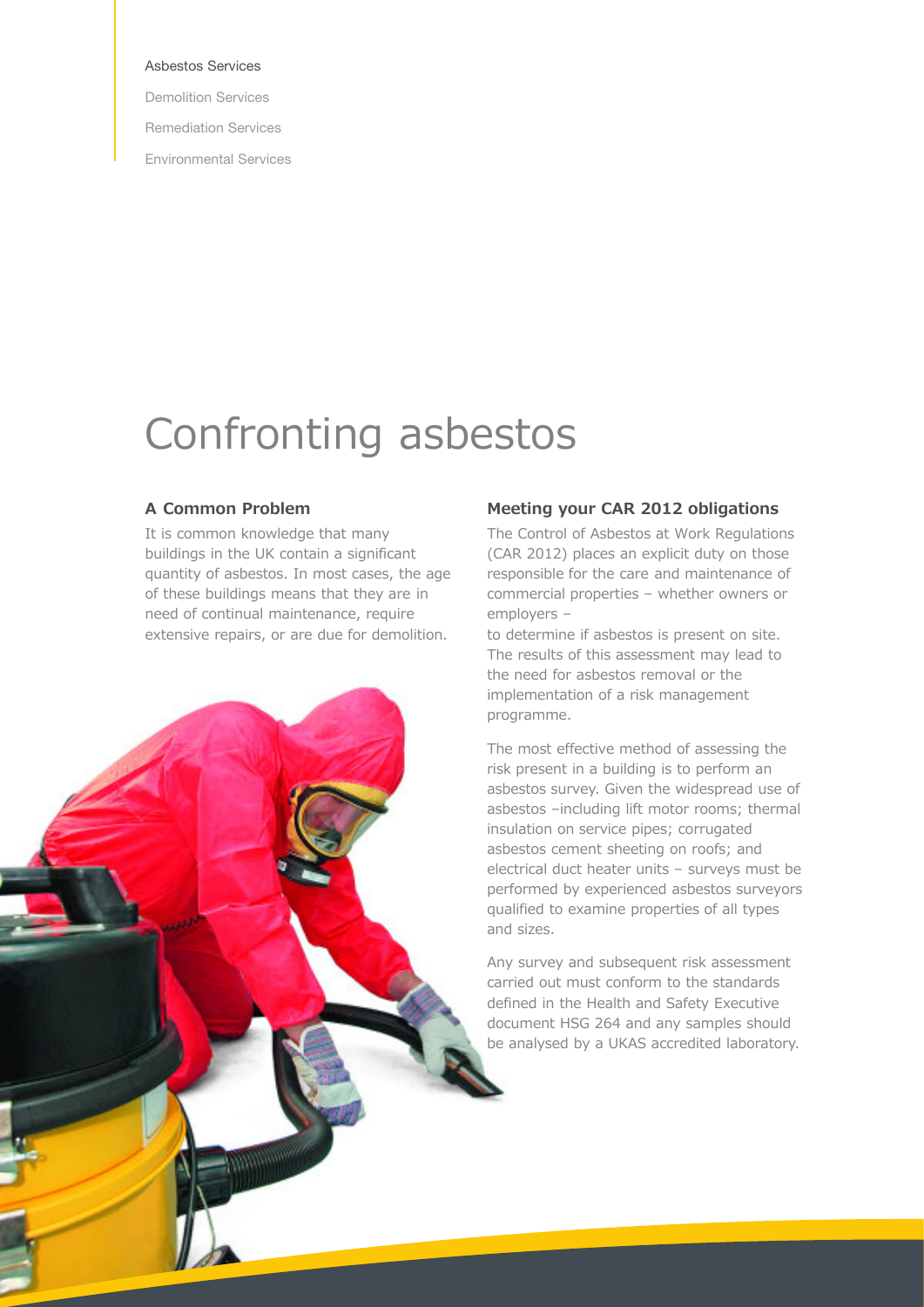

#### **Asbestos Surveys**

Before you can manage asbestos effectively, it's essential to identify the location, nature, extent, and condition of any asbestos containing materials (ACMs). This is achieved by performing an asbestos survey. There are two different types of survey and Metro will advise you which type best suits your requirements and meets your legal obligations for identifying and, if required, removing any asbestos.

#### **Management Survey**

This survey includes laboratory analysis of samples and forms the basis of an ACM register for the property. In addition, risk assessment is carried out and a strategy for managing the ACMs is defined, where necessary.

#### **Refurbishment & Demolition**

This survey is normally performed before demolition work or any major refurbishment of a property and may involve destructive inspection techniques.

All ACMs in the building are identified as far as possible and a total volume of asbestos materials established.

#### **Asbestos Removal**

The safe and successful removal of asbestos relies on comprehensive preparation. If the asbestos survey or risk assessment has identified the need for removal, Metro will explain the scope of the project and proceed according to the specific requirements of your situation. The nature of asbestos



involved and whether the building is occupied, for instance, will determine crucial aspects of the project, which may include asbestos encapsulation and disposal in accordance with current Health & Safety Executive and Environment Agency safety standards.